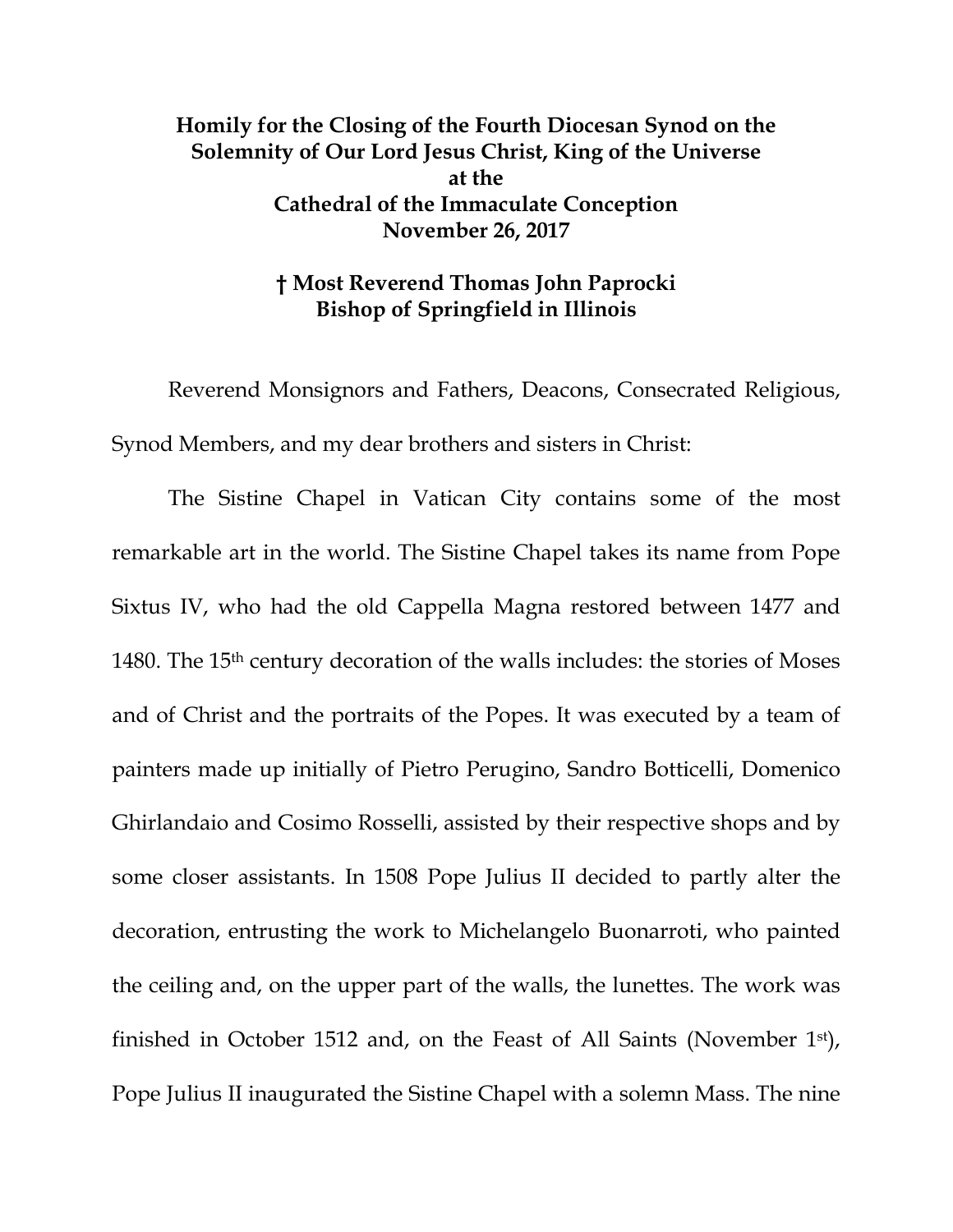central panels show the stories of Genesis, from the Creation to the Fall of man, to the Flood and the subsequent rebirth of mankind with the family of Noah.

Following the start of the Protestant Reformation by Martin Luther in 1517 and the Sack of Rome in 1527, the Church was in crisis. The visual arts would play a key role in the Church's response to this crisis. Towards the end of 1533, Pope Clement VII gave Michelangelo the task of further altering the decoration of the Sistine Chapel by painting the Last Judgment on the altar wall. In this fresco, Michelangelo wished to show the glorious return of Christ as described in the texts of the New Testament.<sup>[1](#page-2-0)</sup> The artist began the mighty work in 1536 during the pontificate of Pope Paul III and completed it in the autumn of 1541. Using his extraordinary artistic capacities, Michelangelo tried to translate into visible forms the invisible beauty and majesty of God.[2](#page-2-1)

The Sistine Chapel's more recent restoration was done between 1980 and 1994. The ceiling frescoes were cleaned between 1980 and 1992, while the "*Last Judgment*" took four years of intense work, ending in 1994. After the cleaning removed centuries of candle smoke and the detrimental effects

2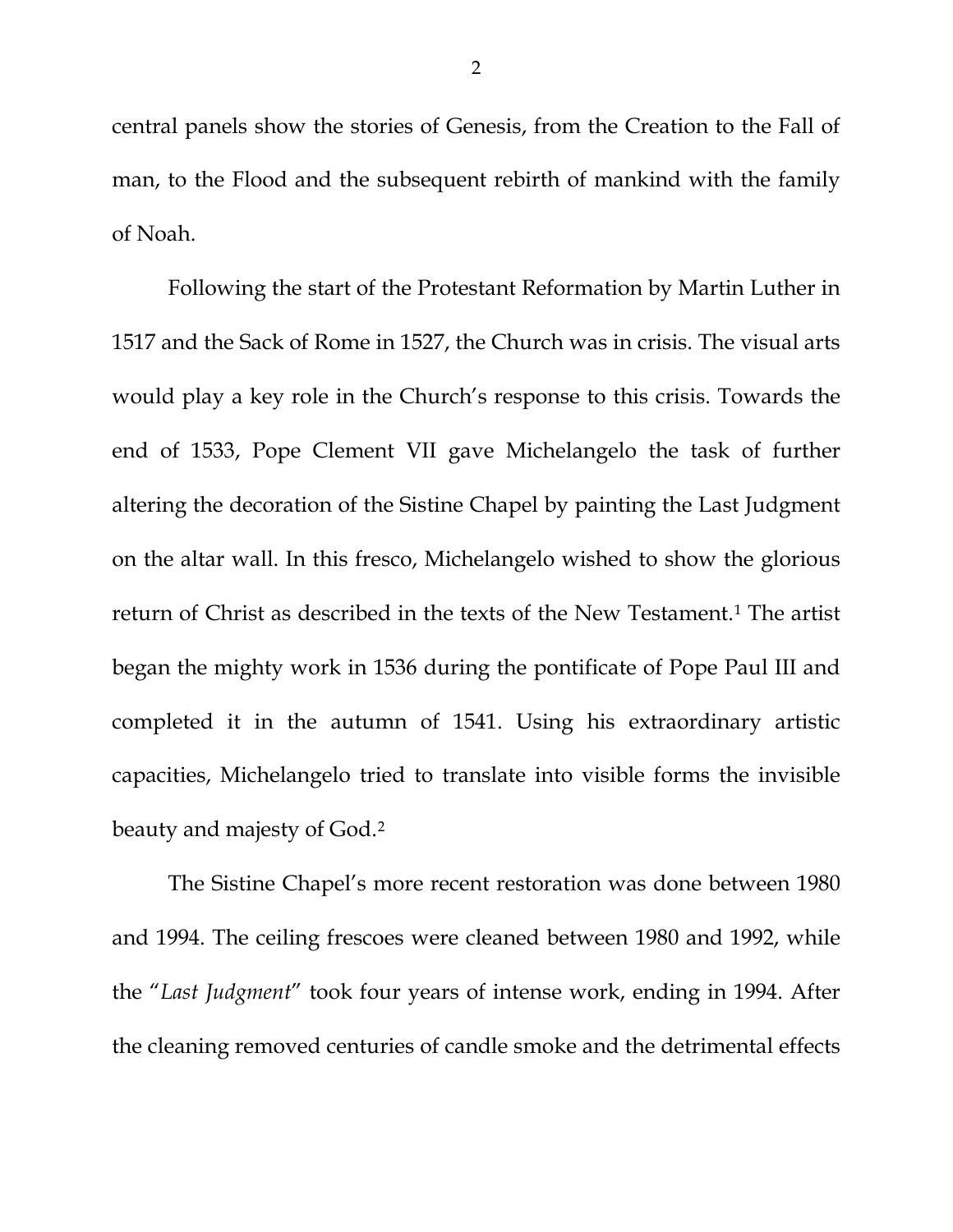of previous attempted restorations, the bright colors once again make a vivid impression on one's mind.[3](#page-2-2)

In his homily for the celebration of the unveiling of the restorations of Michelangelo's frescoes in the Sistine Chapel on April 8, 1994, Pope Saint John Paul II said,

The frescoes that we contemplate here introduce us to the *world of Revelation*. The truths of our faith speak to us here from all sides. From them the human genius has drawn its inspiration, committing itself to portraying them in forms of unparalleled beauty. This is why the *Last Judgement above all awakens within us the keen desire to profess our faith* in God, Creator of all things *seen and unseen*. And at the same time, it stimulates us to reassert our adherence to the risen Christ, who will come again on the Last Day as the supreme Judge of the living and the dead. Before this masterpiece we confess Christ, King of the ages, whose kingdom will have no end.[4](#page-2-3)

<span id="page-2-3"></span><span id="page-2-2"></span><span id="page-2-1"></span><span id="page-2-0"></span>The Last Judgment is the "moment all Christians await with both hope and dread. This is the end of time, the beginning of eternity when the mortal becomes immortal, when the elect join Christ in his heavenly kingdom and the damned are cast into the unending torments of hell."[5](#page-2-4)

<span id="page-2-6"></span><span id="page-2-5"></span><span id="page-2-4"></span>So it is fitting that we celebrate the closing of our Fourth Diocesan Synod on this Solemnity of Christ the King, for the very purpose of this Synod is summed up in the final words of the Nicene Creed, the Profession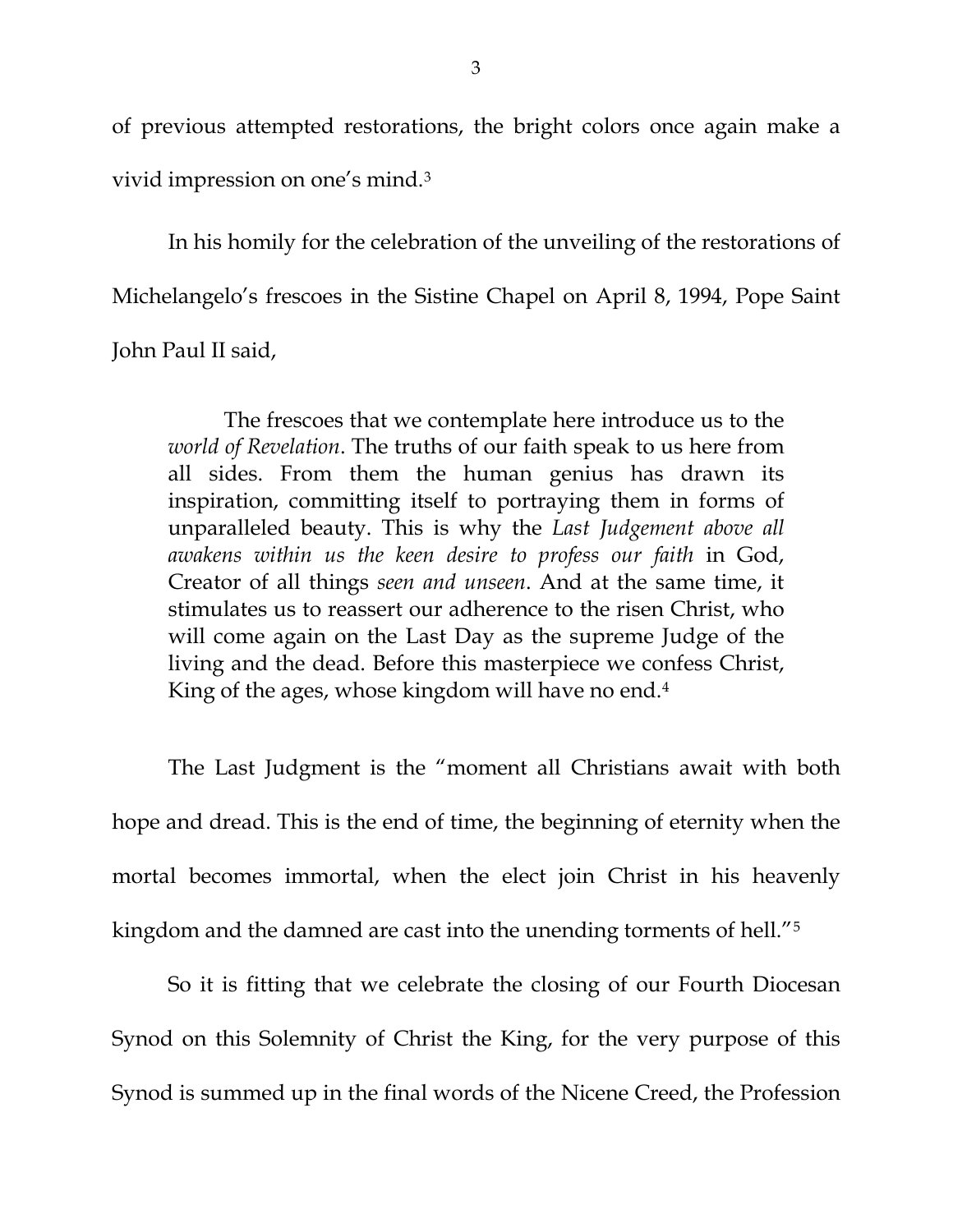<span id="page-3-0"></span>of Faith that we will proclaim after this homily, when we say, "I look forward to the resurrection of the dead, and the life of the world to come."

<span id="page-3-4"></span><span id="page-3-3"></span><span id="page-3-2"></span><span id="page-3-1"></span>With this end in mind, the Fourth Diocesan Synod has declared that the "mission of the Roman Catholic Diocese of Springfield in Illinois is to build a fervent community of intentional and dedicated missionary disciples of the Risen Lord and steadfast stewards of God's creation who seek to become saints. Accordingly, the community of Catholic faithful in this diocese is committed to the discipleship and stewardship way of life as commanded by Christ Our Savior and as revealed by Sacred Scripture and Tradition."[6](#page-2-5)

<span id="page-3-12"></span><span id="page-3-11"></span><span id="page-3-10"></span><span id="page-3-9"></span><span id="page-3-8"></span><span id="page-3-7"></span><span id="page-3-6"></span><span id="page-3-5"></span>To further this mission, this Synod has declared that the Diocese of Springfield in Illinois is committed to implementing the Four Pillars of Discipleship and Stewardship, namely:

- <span id="page-3-14"></span><span id="page-3-13"></span>i. **Hospitality** – to **invite** people proactively to join us in prayer, especially Sunday Mass;
- <span id="page-3-16"></span><span id="page-3-15"></span>ii. **Prayer** – to **provide** well-prepared celebrations of the sacraments and other occasions for **prayer** as signs of hope and paths of grace to heaven;
- <span id="page-3-19"></span><span id="page-3-18"></span><span id="page-3-17"></span>iii. **Formation** – to **study** the Bible and **learn** more about Jesus and our Catholic faith; and

4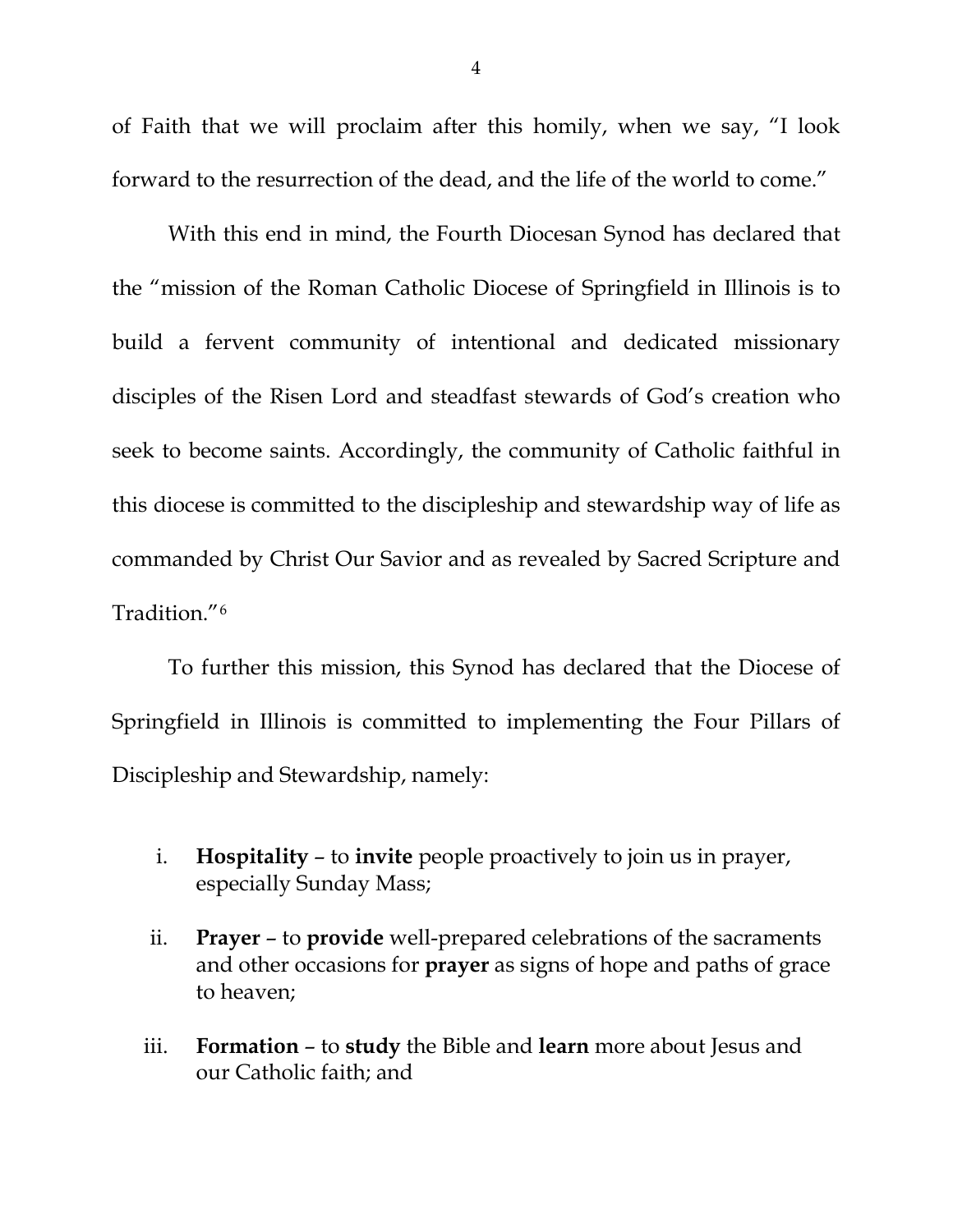<span id="page-4-0"></span>iv. **Service** – to **serve** each other, especially those in need, by practicing charity and justice.[7](#page-2-6)

<span id="page-4-3"></span><span id="page-4-2"></span><span id="page-4-1"></span>It is my hope that this Fourth Diocesan Synod will set the direction and tone for the pastoral ministry of the parishes and other components of the diocese itself for at least the next ten years. Thus, we have pledged, "In the Diocese of Springfield in Illinois, 'all pastoral initiatives must be set in relation to holiness'[8](#page-3-0) and will invite people to a life of discipleship and stewardship."[9](#page-3-1)

This universal call to holiness, which was so beautifully emphasized at the Second Vatican Council,[10](#page-3-2) has a two-fold dimension: individual and communal. On the one hand, the individual dimension recognizes that everyone in the Church, not just the hierarchy, the clergy and consecrated religious, but also the laity, is called to holiness, according to the saying of the Apostle Saint Paul, who wrote: "For this is the will of God, your holiness."<sup>[11](#page-3-3)</sup> As the bishop Saint Francis de Sales taught over four hundred years ago in his book, *Introduction to the Devout Life*:

It is therefore an error and even a heresy to wish to exclude the exercise of devotion from military divisions, from the artisans' shops, from the courts of princes, from family households. I acknowledge . . . that the type of devotion which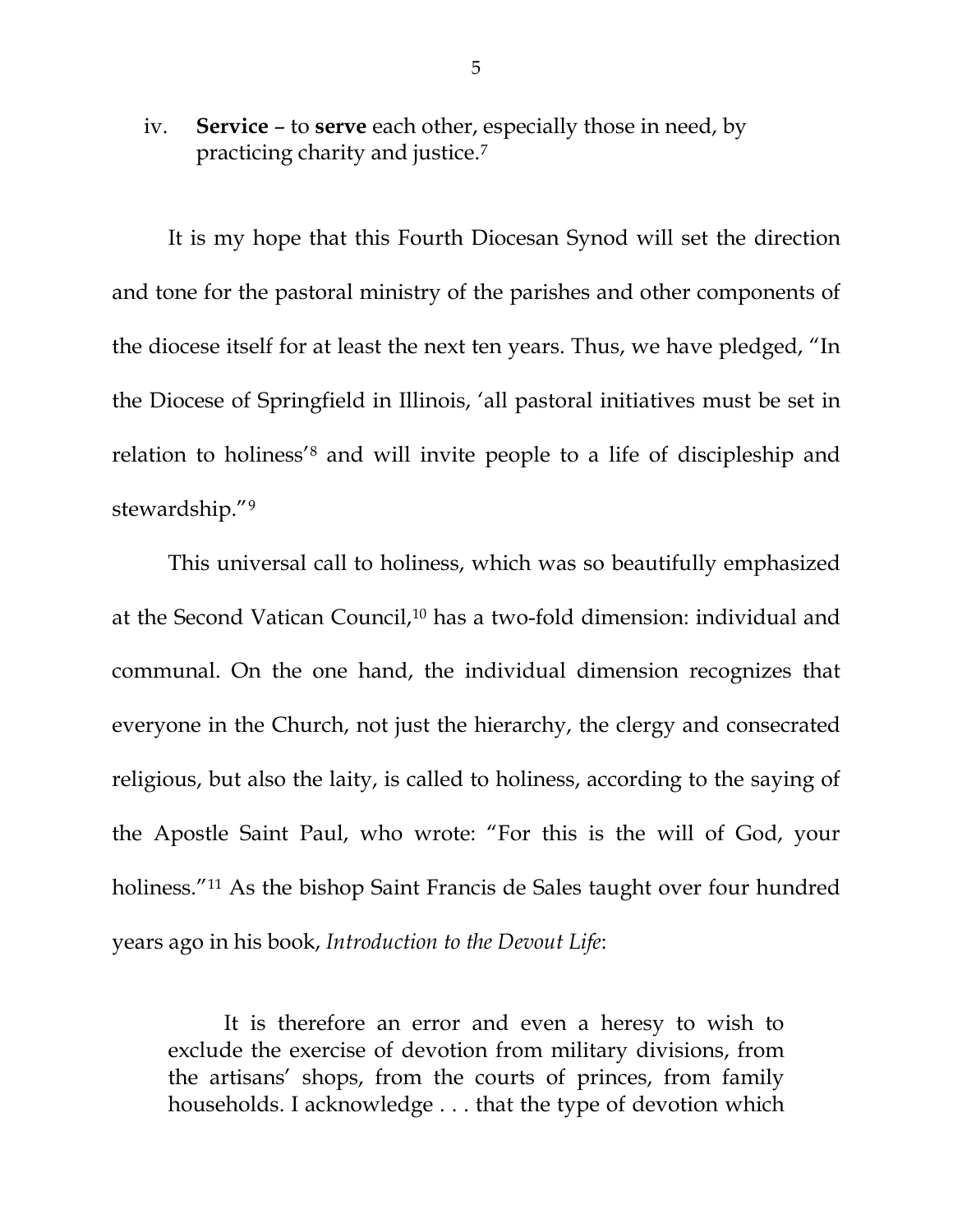is purely contemplative, monastic and religious can certainly not be exercised in these sorts of stations and occupations, but besides this threefold type of devotion, there are many others fit for perfecting those who live in a secular state. Therefore, in whatever situations we happen to be, we can and we must aspire to the life of perfection.[12](#page-3-4)

The communal dimension is that the Church is called by her very nature to grow in numbers, for Jesus said, "Go, therefore, and make disciples of all nations."[13](#page-3-5) Taking a cue, therefore from my Second Pastoral Letter, *The Art of Growing in God's Grace*,<sup>[14](#page-3-6)</sup> our Diocesan Synod calls for a culture of growth in the Church that "starts with inviting people to experience the love of Jesus Christ."[15](#page-3-7)

Flowing from this experience of the love of Jesus Christ, Catholic discipleship for an individual person refers to "a committed approach to living a Christian life within the Catholic Church," having accepted Jesus Christ as one's Lord and Savior[.16](#page-3-8)

Discipleship, as a matter of the mind as well as the heart, requires proper formation for people of all ages, "with sacramental preparation seen as a step in this process, but not the end of the process. Being a practicing Catholic must be taught as a way of life. Thus, religious education is a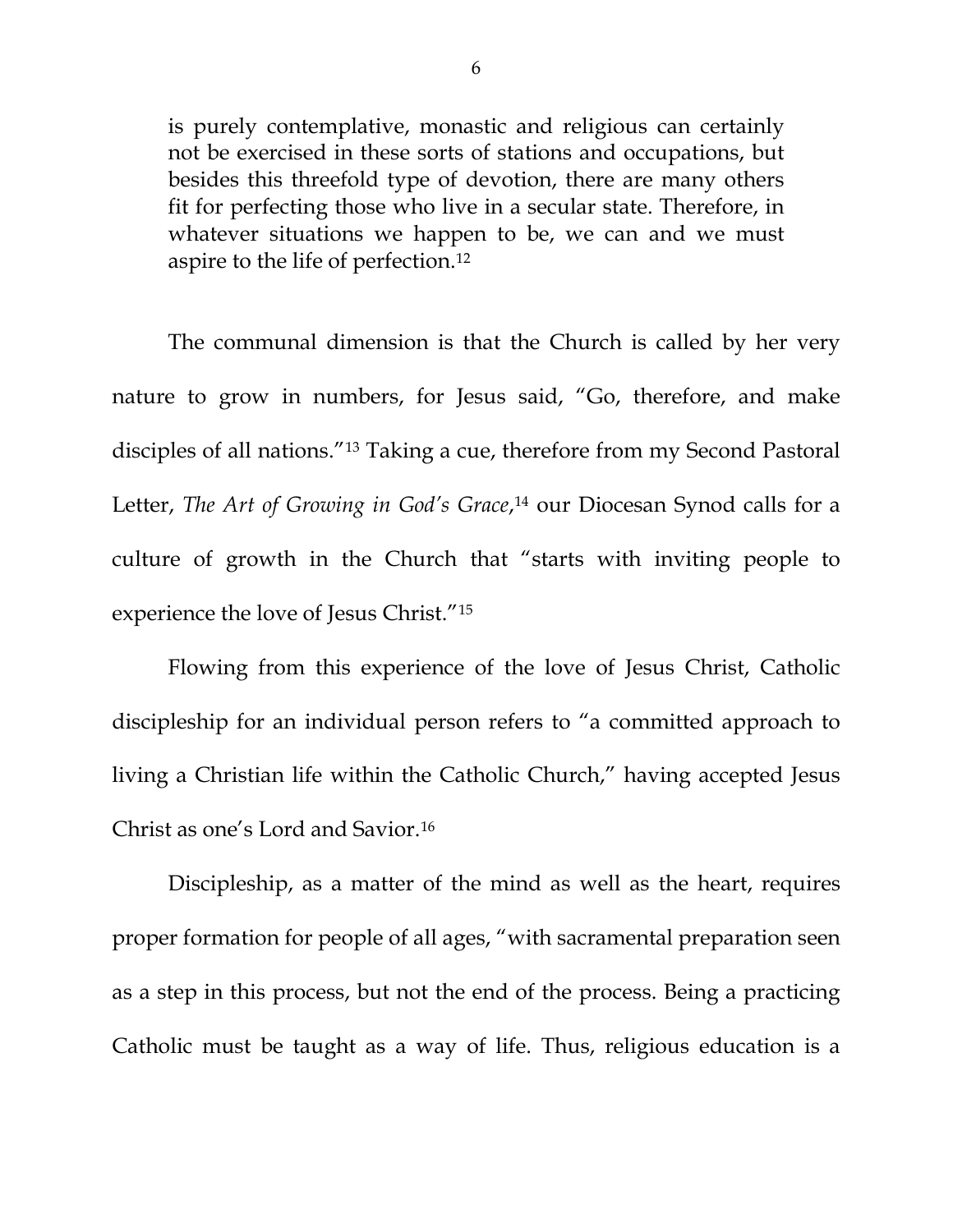personal obligation that does not end with the reception of the sacraments, but continues into adulthood."[17](#page-3-9)

Looking then at question of the sequence and age for the reception of the Sacraments of Initiation, the Synod voted that the "Sacraments of Christian Initiation shall be offered in the proper sequence (Baptism, Confirmation and Eucharist) for children as well as for adults. To promote discipleship and stewardship as a way of life from an early age, those who are baptized as infants are to receive the Sacraments of Confirmation and Eucharist at about the age of reason, which in this diocese will normally be in their third grade of elementary school, after they have been properly prepared and have made sacramental confession."[18](#page-3-10)

Addressing "the responsibility of all the Christian faithful (not just parents) to hand on the Catholic faith to the next generation and in order that cost not be a barrier for children to receive a Catholic education," the Synod declared that "our parishes and schools through the use of scholarships (public and/or private) shall help pay tuition to make Catholic education available."[19](#page-3-11)

Since the Holy Sacrifice of the Mass is the primary way for most Catholics to participate in the life of the Church, the Synod adopted the aim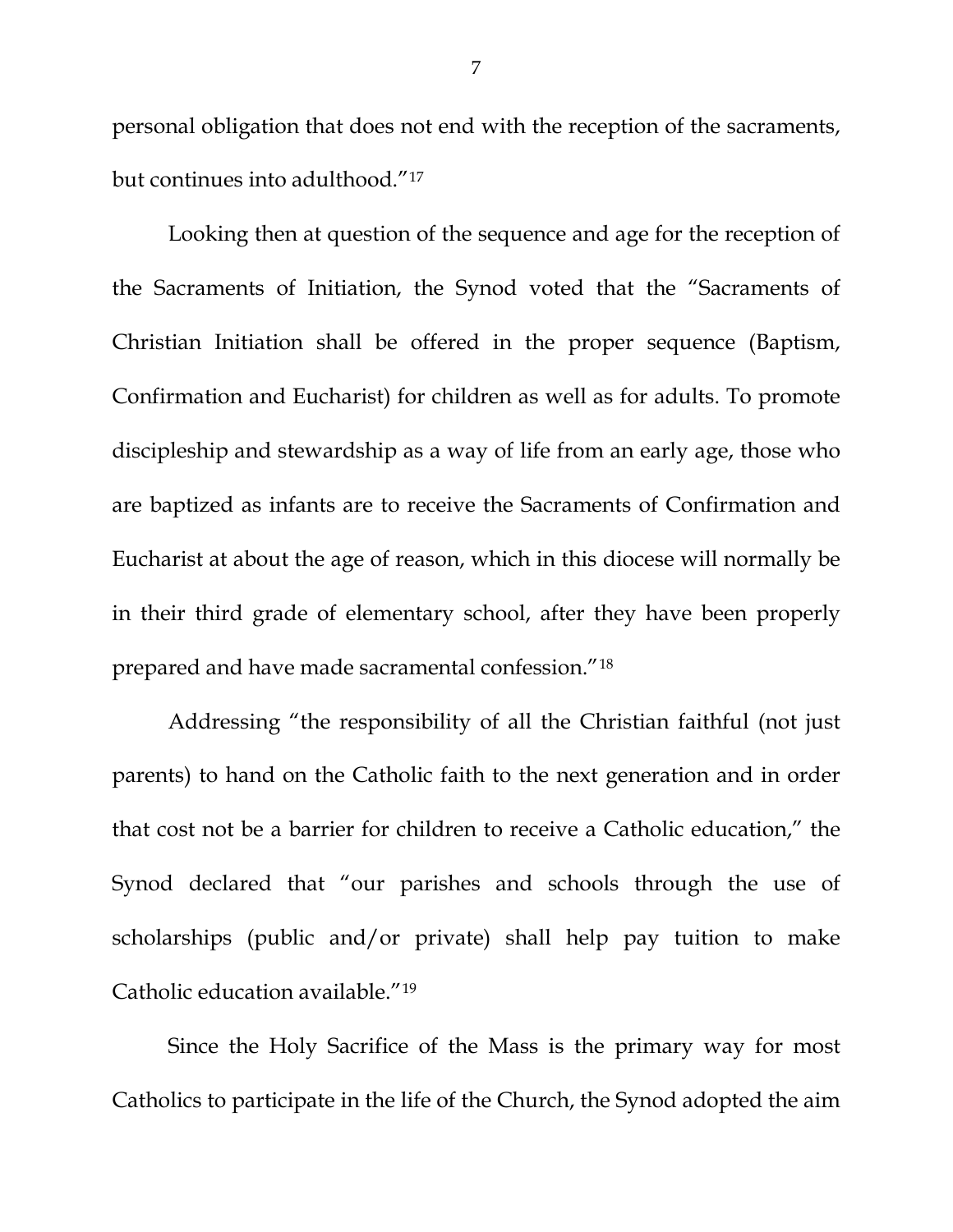of my First Pastoral Letter describing the "art of celebrating the liturgy properly and adoring the Lord in the Eucharist devoutly"[20](#page-3-12) as a necessary step to inviting people to the ecclesial experience of discipleship and stewardship.<sup>[21](#page-3-13)</sup>

Discipleship is not just a theoretical idea or an emotional feeling, therefore it has real consequences in terms of how we live our lives. In the economic realities of our culture, how we spend our money is an indication of our priorities. In this regard, the Synod recognized "that everything we have comes from God and that He has given us gifts not just to use them for ourselves but also to share them with others. As faithful and generous stewards of God's abundant gifts, those committed to discipleship and stewardship as a way of life pledge to share their talents, give of their time and contribute proportionately from their financial resources for the good of the Church and those in need.[22](#page-3-14)"

In concrete and practical terms, this means that, while "[t]rusting in God's providence and giving according to their means, the Catholic faithful of the Diocese of Springfield in Illinois are called to live as disciples of Our Lord Jesus Christ by giving of their time and talent and striving to fulfill the Biblical command to tithe by donating the suggested amount of at least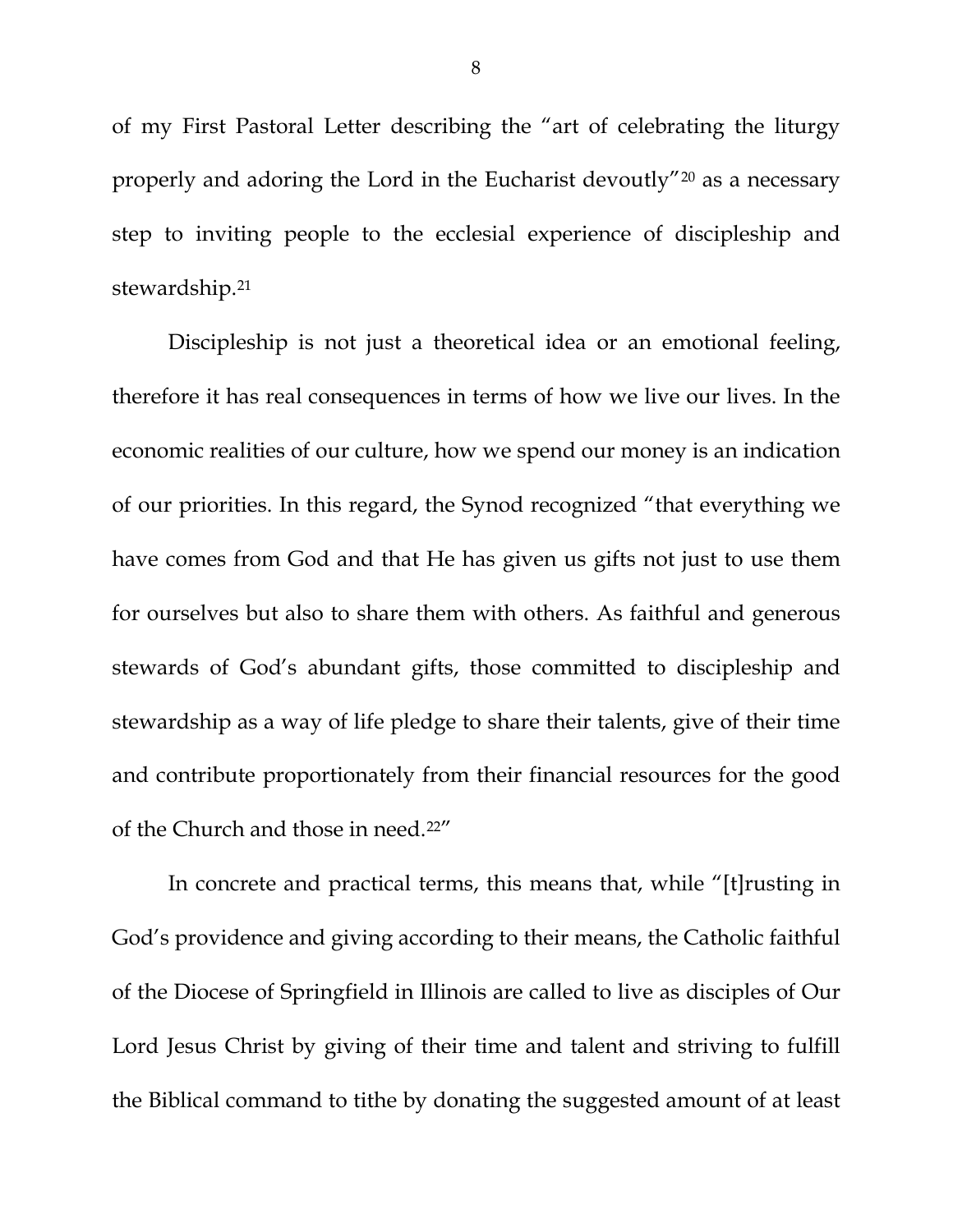8% of their income to their parishes and 2% to other charities as an expression of their gratitude to God and of their stewardship of His manifold gifts of creation."[23](#page-3-15)

The Synod then considered that stewardship applies not just to individual persons, but also to juridic persons such as parishes and the Diocese. "Each parish is a member of the Diocese and of the universal Catholic Church. As such, each parish has an obligation to contribute to the operational expenses of the Diocese and the Apostolic See. Following the Biblical model of tithing, parishes shall tithe approximately 10% of their designated annual income to the diocese, which shall be used to fund the operations of the Diocesan Curia, payment of assessments to the Catholic Conference of Illinois and the United States Conference of Catholic Bishops, financial contributions to the Apostolic See . . . and donations to national and international collections.[24](#page-3-16)

"Parish tithing will replace the Annual Catholic Services Appeal and regularly-scheduled second collections. Parishioners who wish to make additional donations to the scheduled diocesan, national and international collections may still do so by placing the envelope with their designated donation in the regular collection. Special second collections will be taken

9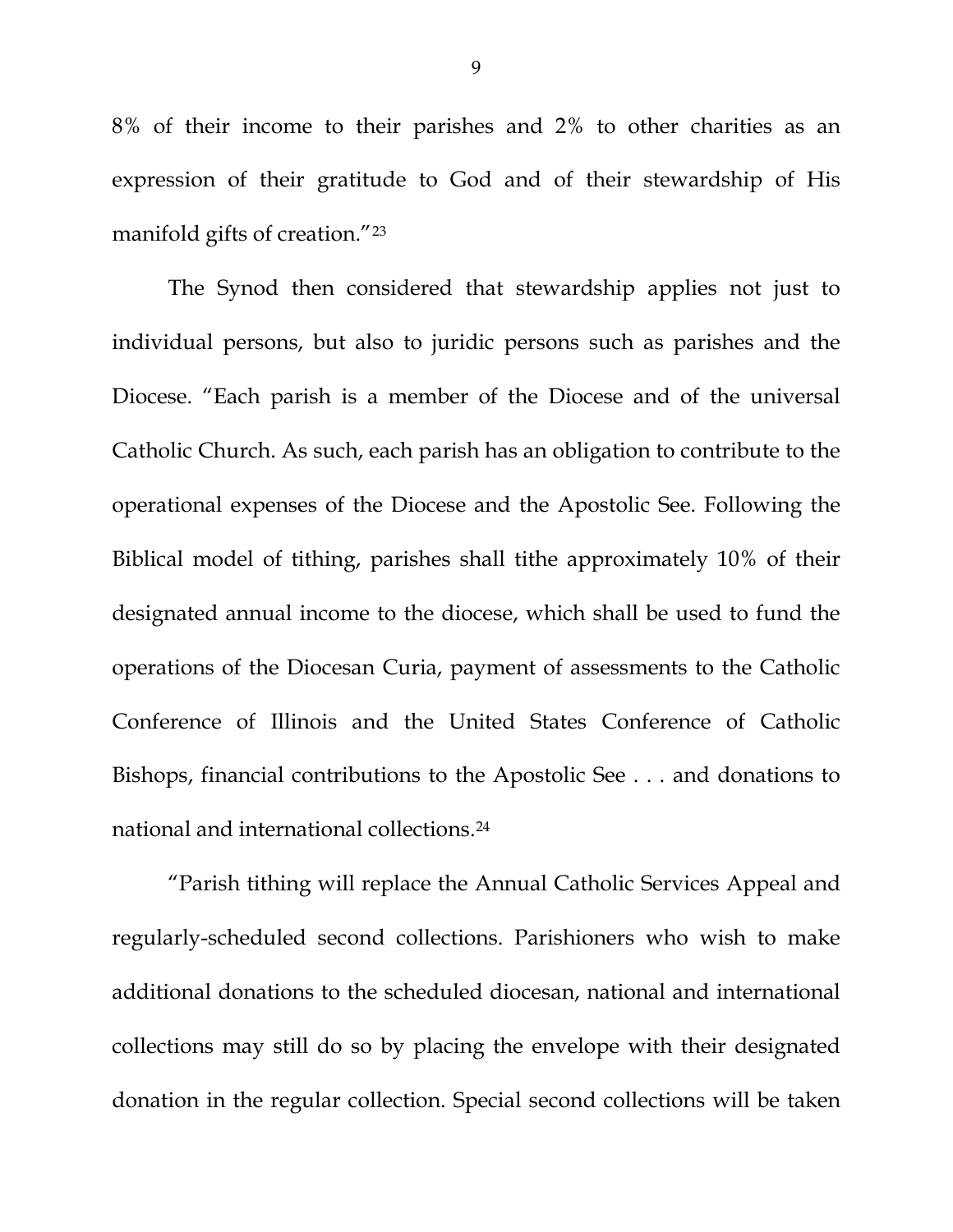in support of the Annual Missionary Plan of Cooperation and may still be taken up from time to time to assist victims of natural disasters and other extraordinary causes."[25](#page-3-17)

I will appoint a committee to work in consultation with the Diocesan Finance Council and the Presbyteral Council, and subject to my approval, "to define what constitutes the annual parish income for the determination of a formula to calculate the amount that is subject to the approximate 10% tithe. Such process should take into consideration the goals of the diocese to build up the Body of Christ, to support Catholic formation and education, and to recognize the differences in parishes (e.g., those with an abundance of material wealth and those without, those that operate parish schools and those that do not). Such formula should attempt to be fair and just to all, while at the same time provide adequate financial resources to the diocese, so that the diocese can accomplish its intended mission."[26](#page-3-18)

The purpose of all of these Declarations and Statutes comes back to where we started, with the image of Christ our King at the Last Judgment. Our Scripture readings today remind us that Jesus will not judge us as a harsh dictator, but as a loving Shepherd who desires nothing less than to guide us to the rich pastures of His heavenly Kingdom.[27](#page-3-19) As Saint Thomas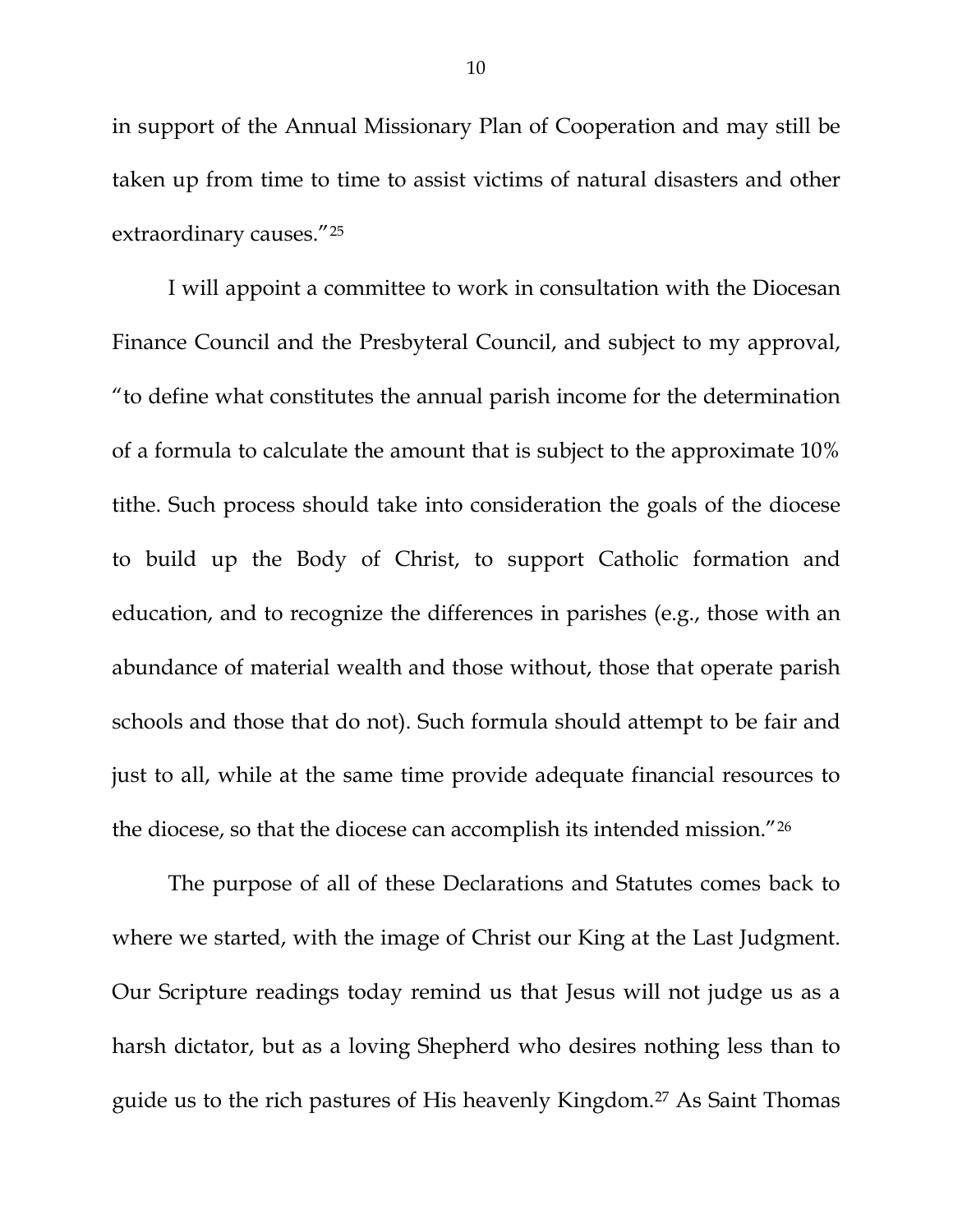Aquinas said, "It is fitting that the end of all our desires, namely eternal life, coincides with the words at the end of the Creed, "Life everlasting."[28](#page-4-0)

In this vein, our Diocesan Synod declared, "The art of dying in God's grace is the key to everlasting happiness in eternal life. The Christian faithful die to sin through the saving waters of baptism. By dying to their selfish desires through acts of mortification and self-sacrifice, the Christian faithful grow in love of God and neighbor. The whole Christian life aims at reaching this goal of everlasting happiness in eternal life by turning from sin and growing in virtue through God's grace."[29](#page-4-1)

We should not expect all of this to happen immediately, or perhaps in the next ten years, or even in our lifetime here in earth. But we must plant seeds, even if another will sow, for "neither the one who plants nor the one who waters is anything, but only God, who causes the growth. . . . For we are God's co-workers."[30](#page-4-2)

"On the many farms in our diocese here in central Illinois, it is understood that growth does not happen overnight. Seeds are planted and steps are taken to provide the necessary nutrients and conducive conditions for crops to grow, but patience is also needed while nature takes its course. As our local Church continues to cultivate a culture of growth,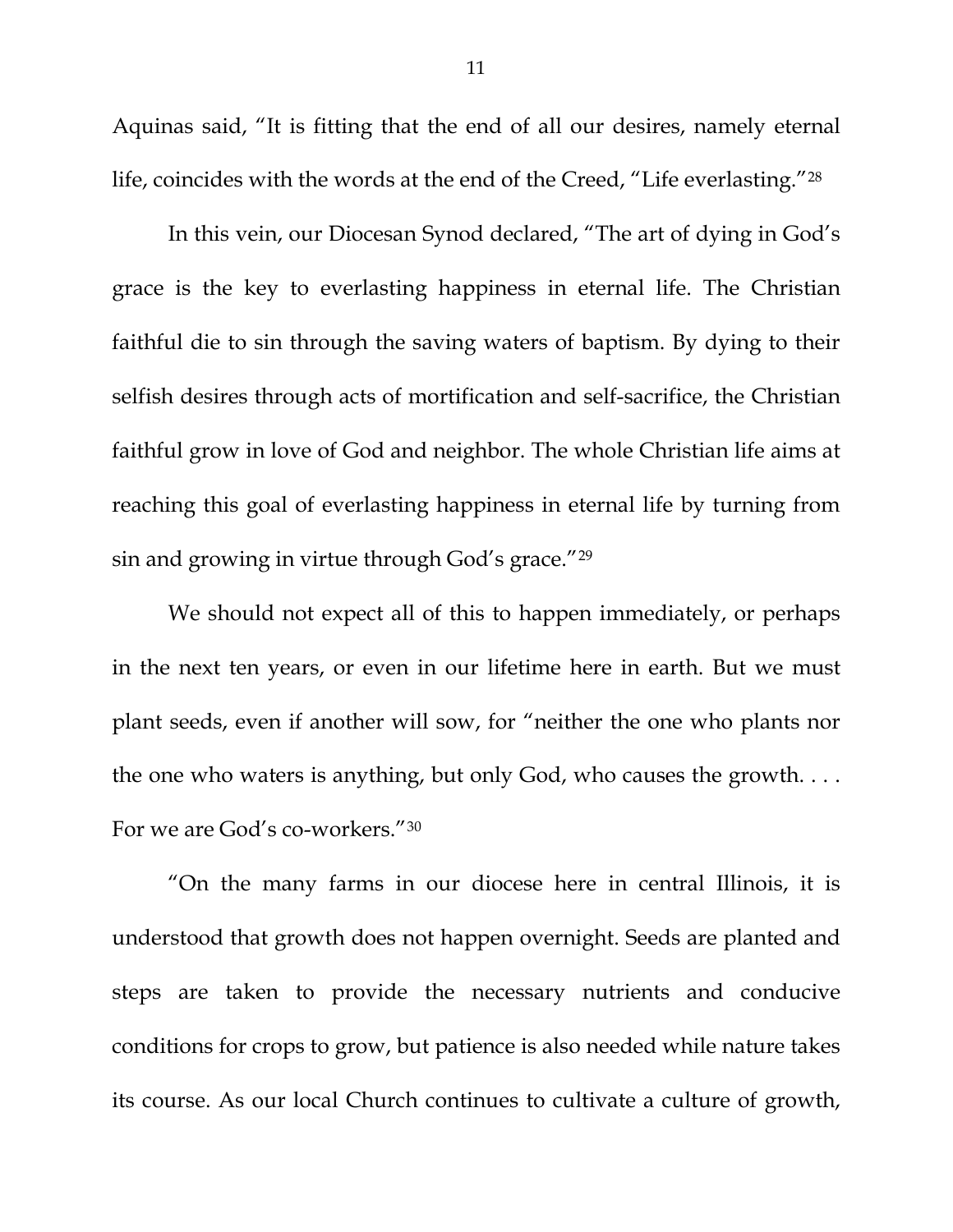my prayer is that through the *ars crescendi in Dei gratia* — the art of growing in God's grace — we can rebuild and renew a community of dedicated and intentional disciples of Jesus Christ, always grateful for God's gifts as faithful stewards of his beautiful creation! I pray that the Blessed Virgin Mary, Mother of the Church and Patroness of our diocese under her title of the Immaculate Conception, will lead us all to grow in a deeper relationship with her Son."[31](#page-4-3)

May God give us this grace. Amen.

 $\overline{a}$ 

<sup>4</sup> Pope Saint John Paul II, Homily for the Celebration of the Unveiling of the Restorations of Michelangelo's frescoes in the Sistine Chapel, April 8, 1994, at: [http://w2.vatican.va/content/john-paul-ii/en/homilies/1994/documents/hf\\_jp](http://w2.vatican.va/content/john-paul-ii/en/homilies/1994/documents/hf_jp-ii_hom_19940408_restauri-sistina.html)ii hom 19940408 restauri-sistina.html.

<sup>5</sup> Dr. Esperanca Camara, *Essay on the Last Judgment*, Khan Academy website, at: [https://www.khanacademy.org/humanities/renaissance-reformation/high-ren-florence](https://www.khanacademy.org/humanities/renaissance-reformation/high-ren-florence-rome/michelangelo/a/michelangelo-last-judgment)[rome/michelangelo/a/michelangelo-last-judgment.](https://www.khanacademy.org/humanities/renaissance-reformation/high-ren-florence-rome/michelangelo/a/michelangelo-last-judgment)

<sup>6</sup> Fourth Synod of the Diocese of Springfield in Illinois, Declaration 1a, Statute 1a.

<sup>7</sup> Fourth Synod of the Diocese of Springfield in Illinois, Declaration 1b, Statute 1b.

<sup>1</sup> Cf. Matthew 24:30-31; 25:31-46; 1 Corinthians 15:51-55.

<sup>2</sup> Description of the art of the Sistine Chapel from the Vatican website, *Musei Vaticani*, at: [http://www.museivaticani.va/content/museivaticani/en/collezioni/musei/cappella](http://www.museivaticani.va/content/museivaticani/en/collezioni/musei/cappella-sistina/storia-cappella-sistina.html)[sistina/storia-cappella-sistina.html.](http://www.museivaticani.va/content/museivaticani/en/collezioni/musei/cappella-sistina/storia-cappella-sistina.html)

<sup>3</sup> Description of the cleaning and restoration of the Sistine Chapel frescoes, at: [http://www.vaticanstate.va/content/vaticanstate/en/monumenti/musei-vaticani/cappella](http://www.vaticanstate.va/content/vaticanstate/en/monumenti/musei-vaticani/cappella-sistina.paginate.6.html)[sistina.paginate.6.html.](http://www.vaticanstate.va/content/vaticanstate/en/monumenti/musei-vaticani/cappella-sistina.paginate.6.html)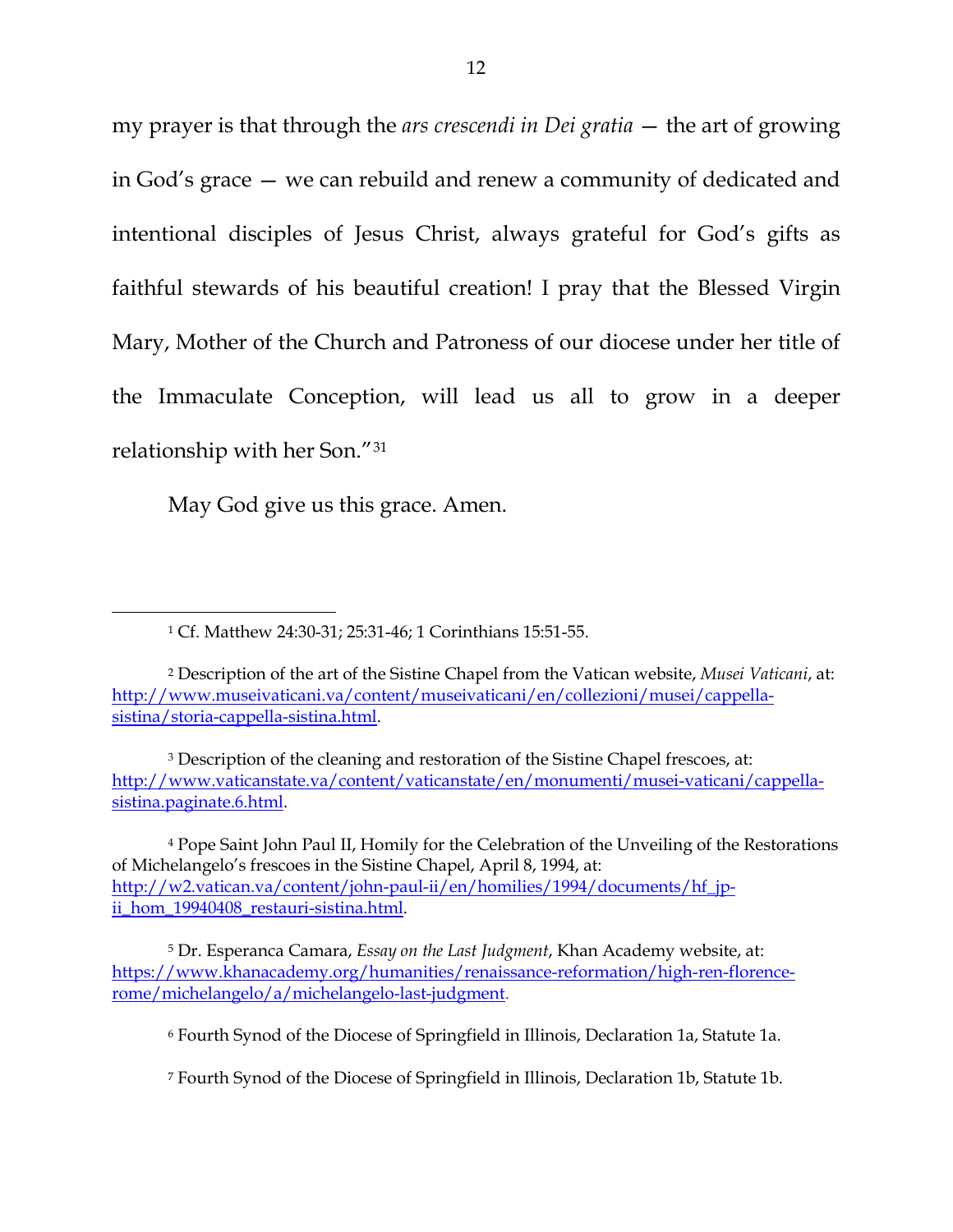Pope Saint John Paul II, Apostolic Letter, *Novo Millennio Ineunte*, "On entering the New Millennium," January 6, 2001, n. 30.

Fourth Synod of the Diocese of Springfield in Illinois, Declaration 2, Statute 2.

Cf. Vatican Council II, *Lumen Gentium*, Chapter V, n. 39.

1 *Thessalonians* 4:3.

 $\overline{a}$ 

 Saint Francis de Sales, bishop, Excerpt from *The Introduction to the Devout Life* (Part 1, chapter 3), quoted in the Office of Readings of the *Liturgy of the Hours* for January 24; originally published in French as *Philothea, Introduction à la Vie Dévote* in 1608; published in English under the title, *Philothea, or Introduction to the Devout Life* (Rockford, Illinois: Tan Books and Publishers, Inc., 1994), pp. 8-9.

Matthew 28:19.

 Second Pastoral Letter of Bishop Thomas John Paprocki, *Ars Crescendi in Dei Gratia*, September 14, 2015, n. 1.

Fourth Synod of the Diocese of Springfield in Illinois, Declaration 3, Statute 3.

Fourth Synod of the Diocese of Springfield in Illinois, Declaration 4, Statute 4.

Fourth Synod of the Diocese of Springfield in Illinois, Declaration 5, Statute 64.

Fourth Synod of the Diocese of Springfield in Illinois, Declaration 6, Statute 80.

Fourth Synod of the Diocese of Springfield in Illinois, Declaration 7, Statute 67.

 First Pastoral Letter of Bishop Thomas John Paprocki, *Ars Celebrandi et Adorandi*, June 22, 2014, n. 1.

Fourth Synod of the Diocese of Springfield in Illinois, Declaration 8, Statute 79.

Fourth Synod of the Diocese of Springfield in Illinois, Declaration 10, Statute 143.

<sup>23</sup> Fourth Synod of the Diocese of Springfield in Illinois, Declaration 11, Statute 144.

Fourth Synod of the Diocese of Springfield in Illinois, Declaration 12a, Statute 145a.

Fourth Synod of the Diocese of Springfield in Illinois, Declaration 12b, Statute 145b.

Fourth Synod of the Diocese of Springfield in Illinois, Declaration 12c, Statute 145c.

*Ezekiel* 34:11-12, 15-17; *Psalm* 23:1-2, 2-3, 5-6; *Matthew* 25:31-46.